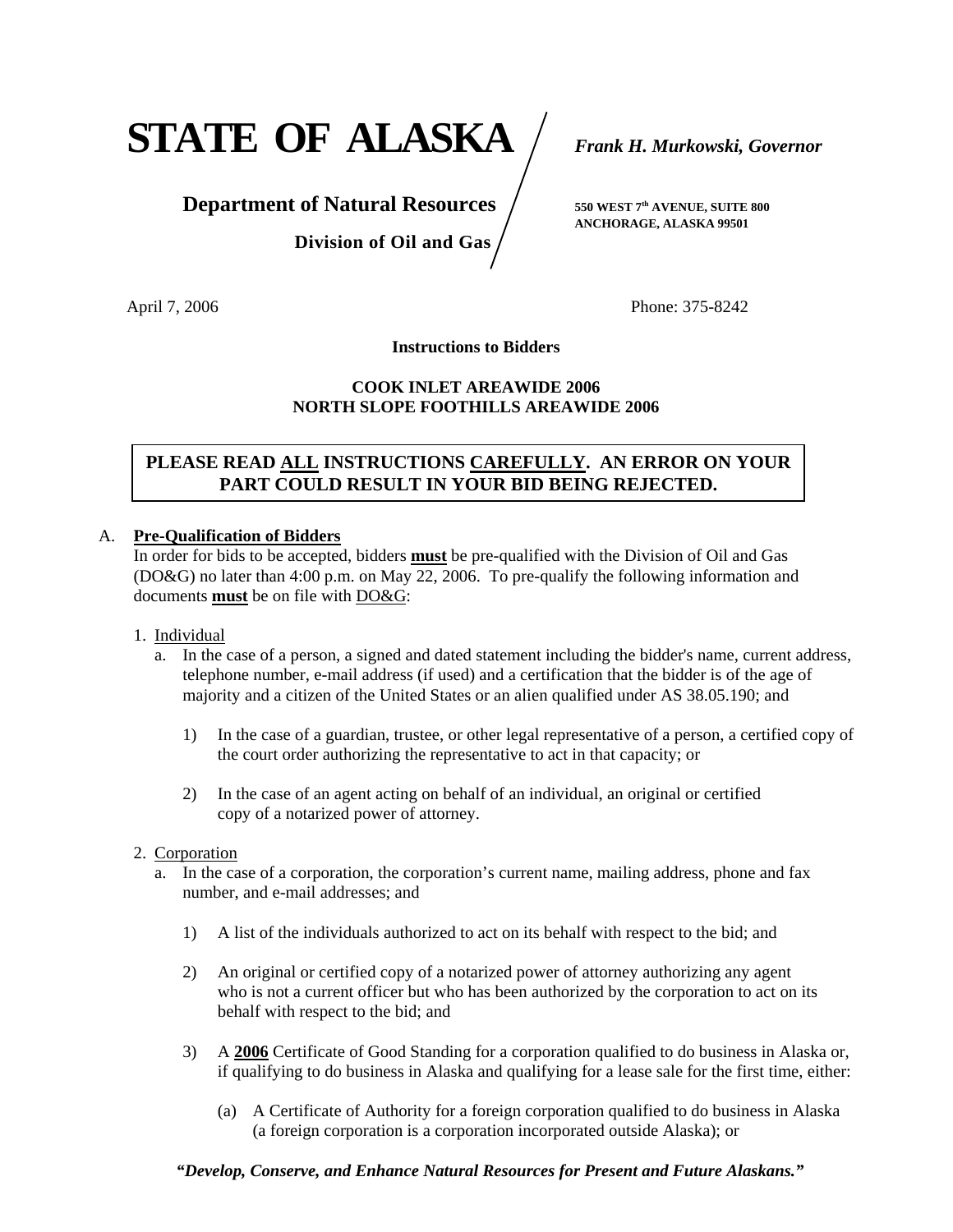(b) A Certificate of Incorporation for a domestic corporation qualified to do business in Alaska.

 The Certificate of Good Standing provides written proof that the corporation has paid all taxes, complied with all applicable laws and thus remains qualified to do business in the state. It remains the bidder's responsibility to assure that the required certificate is filed with DO&G.

*NOTE: The required Alaska Certificate of Good Standing, Certificate of Authority, or Certificate of Incorporation, must be requested from the Alaska Department of Commerce, Community and Economic Development, (DCC&ED). For information on obtaining a certificate write the DCC&ED; Corporation Section; 550 w. 7th Ave., Suite 1940; Anchorage, Alaska 99501 or call (907) 269-8140. Upon proper application, the DCC&ED will issue the requested certificate. Please allow 3 weeks for the processing of the certificate.* 

3. Partnership, joint venture, or other unincorporated association

A partnership, joint venture, or other unincorporated association must file a statement describing the business relationship between the members of the association, joint venture or partnership; and the documents required for individuals or corporations for each participant as appropriate.

 Materials previously filed, if current and accurate, may be used by referring to the filing date of the previously filed material and by providing a statement as to any material changes or amendments. It remains the bidder's responsibility to assure that all pre-qualification requirements are fulfilled. Failure to provide DO&G with any of the above required documents or information may result in disqualification and the rejection of any bids submitted. For additional qualification information, please contact Dianna Lewis at (907) 269-8810 or dll@dnr.state.ak.us

#### B. **Preparing Bids for Submission**

- 1. Bids for Cook Inlet Areawide (CI) 2006 and North Slope Foothills Areawide (FH) 2006 must be submitted on a BID FORM FOR AREAWIDE OIL & GAS LEASE SALE (Revised 10/03) or an exact copy of that form.
- 2. The bid form must be completely filled out. The section identifying the bidder or bidder's agent must indicate the bidder or agent's name (and company if applicable), both physical and mailing addresses, telephone number and e-mail address. Under 11 AAC 82.430, joint bids must disclose, and the bid form must be signed by or on behalf of, each person or company which has any working interest in the bid or who will receive any working interest in any lease issued in this sale by virtue of any agreement or understanding, oral or written. All lease interest percentages must be represented by a number with no more than five decimal places (with no rounding). No bids with fractional lease interests will be accepted unless the fraction can be expressed in decimals of no more than five digits without rounding. The sum of all ownerships for each bid must be exactly 100,00000 percent.
- 3. Each bid must include the Total Bid Per Acre, Total Estimated Bonus Bid, and a deposit in cash, by money order, cashier's check or certified check in U.S dollars that must equal **a minimum of 20.00000% of the Total Estimated Bonus Bid** being offered for the tract. For the purposes of formulating bids, bidders are required to calculate the Total Estimated Bonus Bid based on an estimated acreage figure (See Attachment A for the appropriate sale). In most cases these estimated tract acreages will be more than the actual available leaseable acreage for each tract. All checks and money orders must be made payable to the "Department of Natural Resources, State of Alaska." Checks may be drawn on any solvent bank in the U. S.

#### **Sample Total Estimated Bonus Bid/Minimum Bid Deposit Calculation**:

Tract # 0433: Estimated acreage from Attachment "A" = 1,920 acres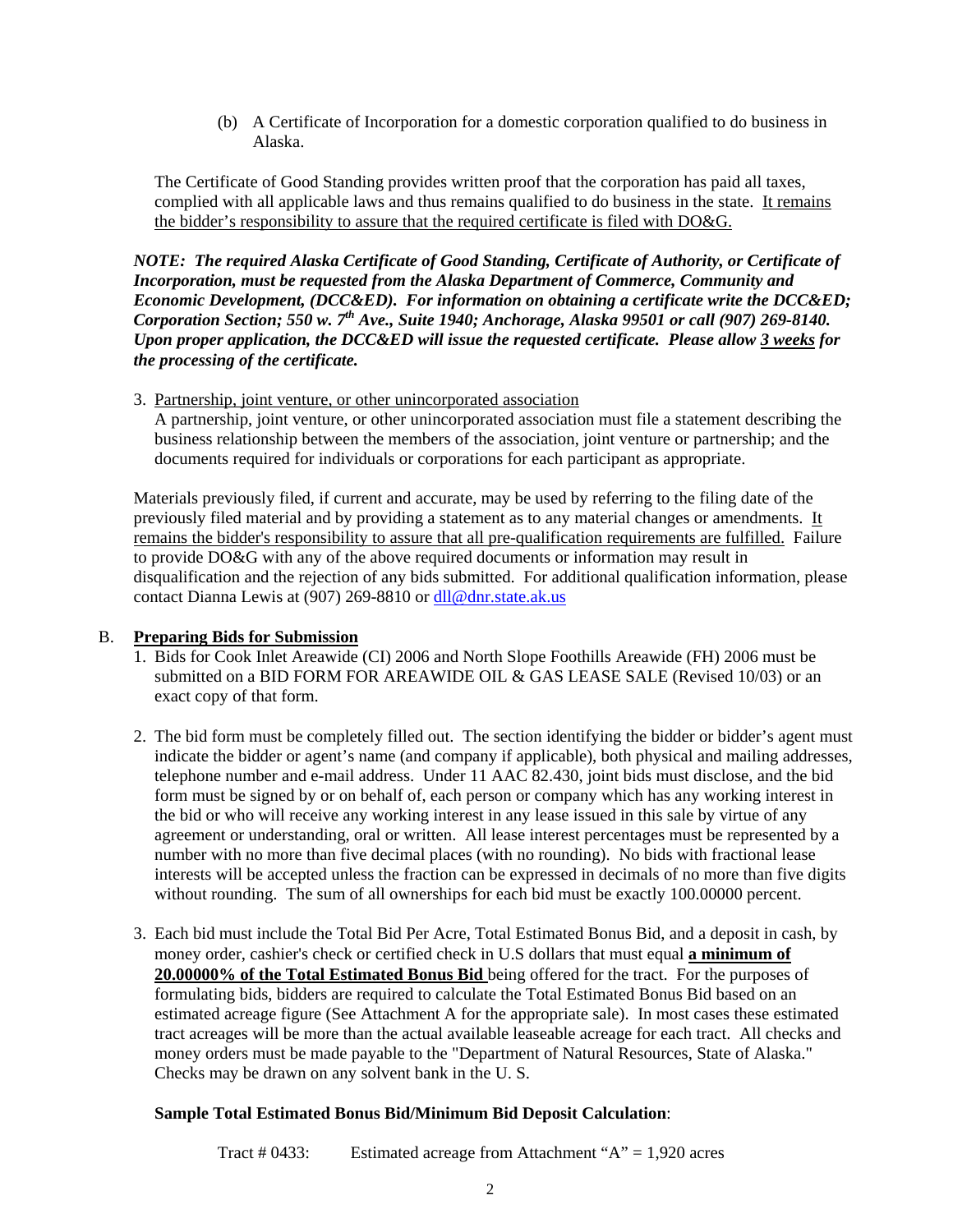#### Bid of \$10.27 per acre

1,920 acres X  $$10.27$  bid per acre =  $$19,718.40$  Total Estimated Bonus Bid

|     | \$19,718.40 | <b>Total Estimated Bonus Bid</b>                                   |
|-----|-------------|--------------------------------------------------------------------|
|     | 20.0000\%   | minimum bid deposit required                                       |
| $=$ | \$3,943.68  | minimum bid deposit amount                                         |
| $=$ | \$3,944.00  | bid deposit after <b>rounding upwards</b> to nearest whole dollar. |

*CAUTION: All bid deposit calculations that result in sums containing fractions of less than one dollar should be rounded upwards to the nearest whole dollar in order to ensure that a minimum of 20.00000% of the total estimated bid is being tendered.* 

 4. Each bid must be submitted separately in a single envelope. Each envelope should contain only one bid for one tract and be marked, as appropriate:

**State of Alaska, Cook Inlet Areawide Lease Sale 2006 not to be opened until 8:30 a.m., MAY 24, 2006; Tract #\_\_\_\_\_\_\_\_.** 

or

**State of Alaska, North Slope Foothills Areawide Lease Sale 2006 not to be opened until 8:30 a.m., MAY 24, 2006; Tract #\_\_\_\_\_\_\_\_.** 

*NOTE: No other markings should appear on the outside of the bid envelope(s). Personal checks will not be accepted. No bid for less than a full tract will be considered. Bids with deposits of less than 20.00000% of the estimated total cash bonus bid for the tract will not be accepted. Bids for less than the minimum bid specified in the Sale Announcement will be rejected.* 

#### D. **Bid Submission**

 Hand-carried bids will be received for these sales on May 22, 2006 in DO&G's offices in Suite 800 of the Atwood Building, located at 550 W. 7<sup>th</sup> Ave., in Anchorage, Alaska. Mailed bids, and bids sent by delivery service, must be sent to the Director, DO&G, 550 West  $7<sup>th</sup>$  Ave., Suite 800, Anchorage, Alaska 99501. The division must receive all bids no later than 4:00 p.m. May 22, 2006. Bids arriving prior to May 22, 2006, will be held by DO&G until 9:00 a.m. May 22, 2006, and will be officially received at that time. Information regarding the bids will be held confidential until the day of the sale.

#### *CAUTION: BIDS RECEIVED AFTER 4:00 p.m. (ADT), MAY 22, 2006 WILL BE REJECTED*

#### E. **Bid Processing and Reading**

Both the CI 2006 and the FH 2006 lease sales will be held on May 24, 2006, in the Wilda Marston Theater, Loussac Public Library, 3600 Denali Street, in Anchorage. Bids will be processed in the following manner:

- 1. May 24, 2006, 8:30 a.m. 9:30 a.m., unadjudicated bids will be opened and read in public in Anchorage at the Wilda Marston Theater, Loussac Public Library, 3600 Denali Street.
- 2. May 24, 2006, 9:30 a.m. 4:30 p.m., Bids will be adjudicated in the Division of Oil and Gas offices.
- 3. Preliminary Sale Results, including a list of the apparent high bidders, will be posted on the division's website the day following the sale, once adjudication has been completed.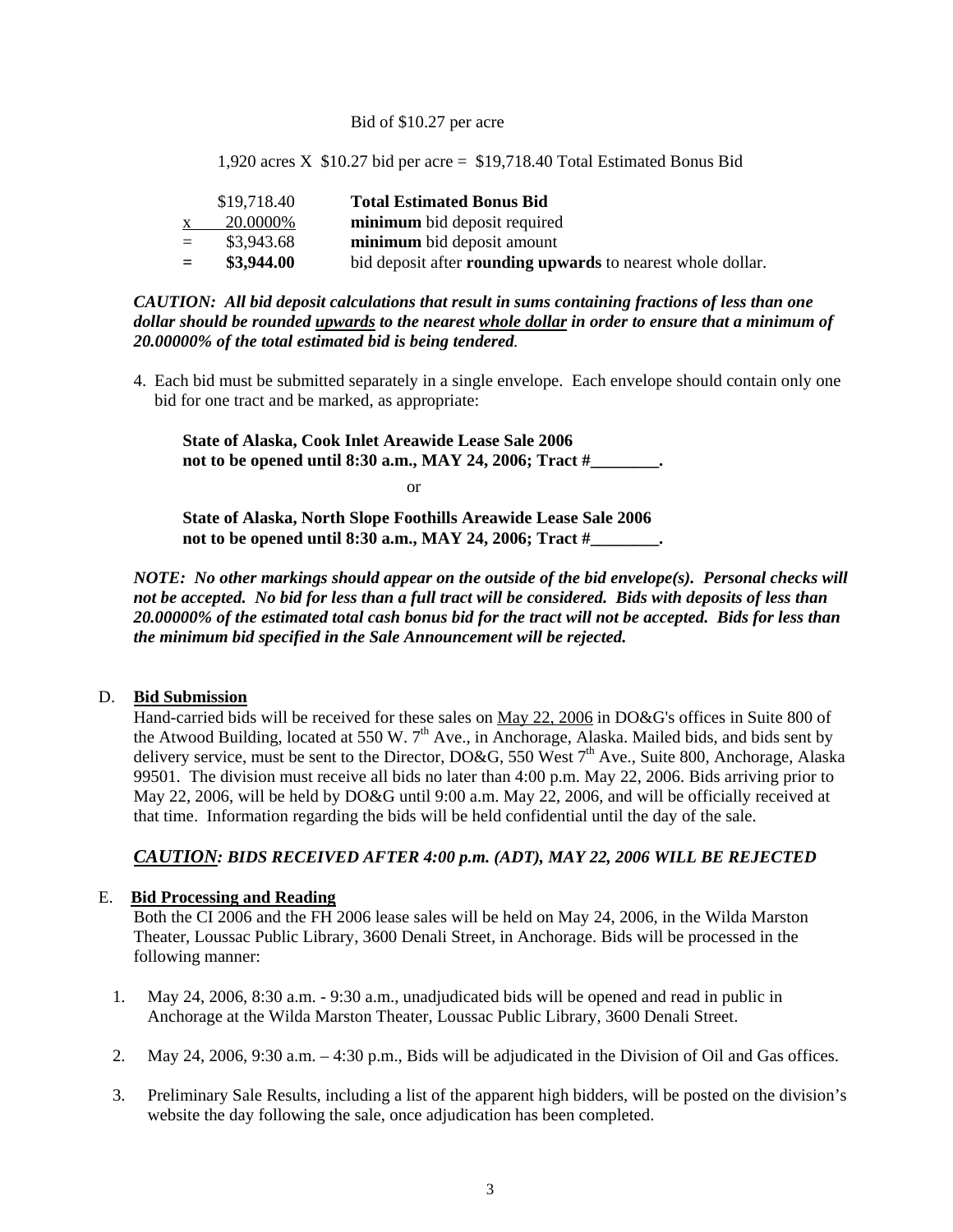- 4. A bidder submitting a bid that is not the apparent high bid may pick up their bid deposit from 9:00 a.m. to 3:00 p.m. on May 25, 2006, in Suite 800, of the Atwood Building, located at 550 W.  $7<sup>th</sup>$  Ave., in Anchorage, Alaska. Bid deposits, which have not been retrieved by 3:00 p.m., May 25, 2006, will be returned to the bidder by mail according to the instructions for return of bid deposit shown on the bid form.
- 5. All bid deposits for an apparent high bid tendered in cash or by bank draft, certified check, cashier's check or money order will be presented on May 24, 2006, for payment in federal funds at the First National Bank of Anchorage.

The opening and reading of bids is for the sole purpose of publicly announcing bids received. No bids will be officially accepted or rejected at this time.

#### *NOTE: For Areawide Oil and Gas Lease Sales, successful bidders will be determined based on the HIGHEST Total Bid Per Acre for each tract, rather than the Total Estimated Bonus Bid per tract.*

#### F. **Method of Handling Bids Following the Sale**

- 1. **The bidder submitting a valid bid representing the highest Bid Per Acre will be the apparent high bidder**. The high bidders will then receive a **Notice to High Bidder** informing them of the commissioner's acceptance of their apparent high bid and bid deposit.
- 2. Once the **Notice to High Bidders** has been issued, DO&G will initiate a title review for each tract receiving a high bid. Once title has been cleared and the leaseable acreage for the tract has been determined, DO&G will issue **Award Notices** to the successful bidders. The **Award Notices** will inform the successful bidders of the total actual amount of leaseable acreage within the tracts and the actual total bonus bid for the tracts.

#### *Note: Failure to comply with the Award Notice may place your bid in default. If you default on a bid, you will forfeit your bid deposit.*

For further information regarding either Cook Inlet Areawide 2006 or North Slope Foothills Areawide 2006, please contact Kathy Means, DO&G, Anchorage, Alaska (907) 375-8242.

Willen Var Dyle

William Van Dyke, Acting Director

Itbid-FH&CI2003.doc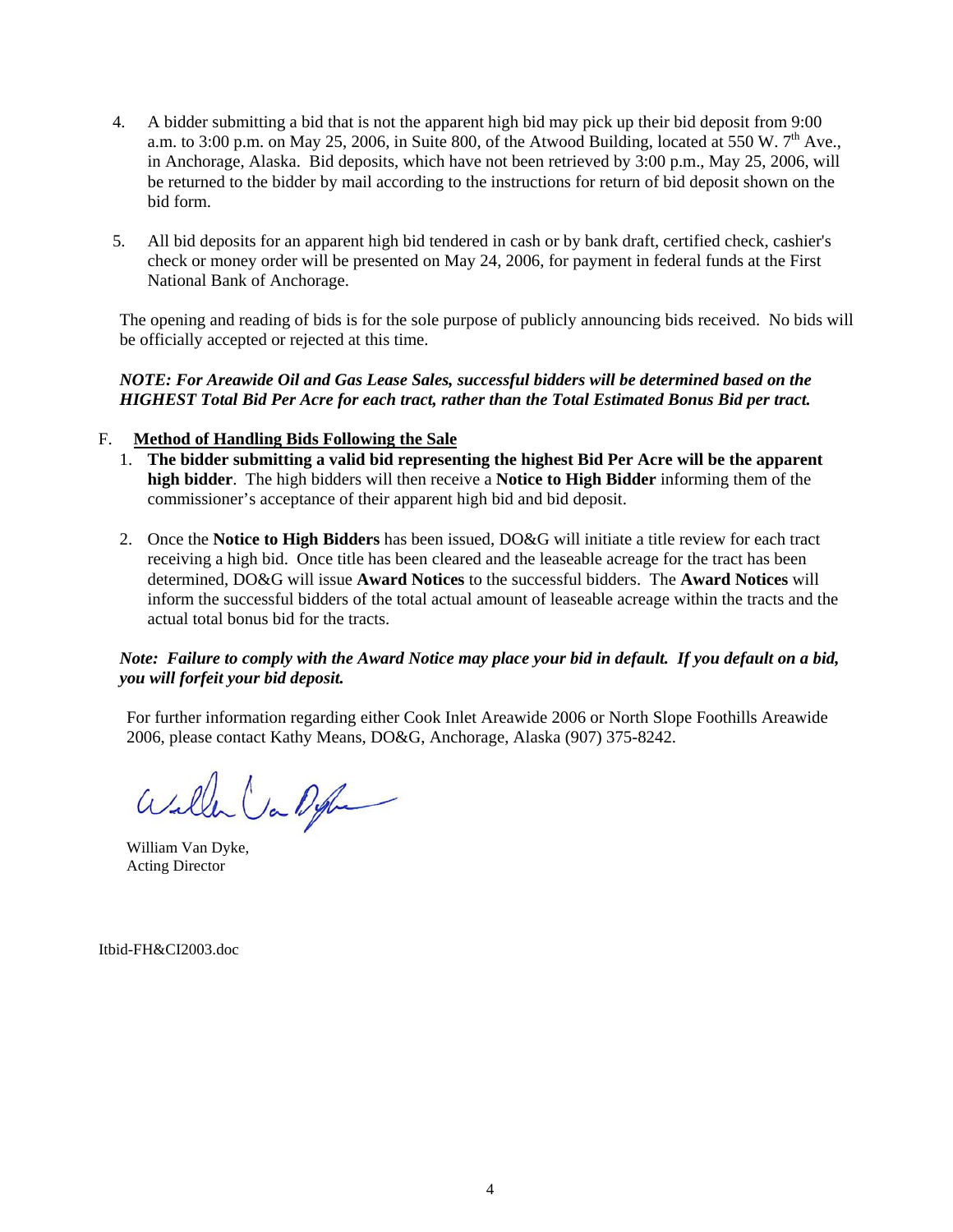## Attachment A

### **Estimated Acreage for Tracts in the Cook Inlet Areawide sale area**

| <b>Tract Number</b>         | <b>Estimated Acreage</b> |
|-----------------------------|--------------------------|
| <b>Tracts 0001 and 0002</b> | 3,840 each               |
| Tracts 0003 through 0015    | 5,760 each               |
| Tract 0016                  | 4,480                    |
| <b>Tracts 0017 and 0018</b> | 5,760 each               |
| <b>Tract 0019</b>           | 3,840                    |
| <b>Tracts 0020 and 0021</b> | 5,760 each               |
| <b>Tract 0022</b>           | 3,200                    |
| Tracts 0023 through 0047    | 5,760 each               |
| Tract 0048                  | 4,480                    |
| <b>Tracts 0049 and 0050</b> | 5,120 each               |
| <b>Tract 0051</b>           | 2,560                    |
| <b>Tract 0052</b>           | 3,840                    |
| <b>Tract 0053</b>           | 2,560                    |
| <b>Tract 0054</b>           | 3,840                    |
| Tracts 0055 through 0079    | 5,760 each               |
| Tract 0080                  | 4,480                    |
| <b>Tract 0081</b>           | 2,560                    |
| Tracts 0082 through 0154    | 5,760 each               |
| <b>Tract 0155</b>           | 1,920                    |
| Tracts 0156 through 0187    | 5,760 each               |
| <b>Tract 0188</b>           | 1,920                    |
| Tracts 0189 through 0192    | 5,760 each               |
| Tracts 0193 through 0210    | 2,560 each               |
| Tracts 0211 through 0224    | 5,760 each               |
| Tract 0225                  | 3,840                    |
| <b>Tract 0226</b>           | 5,760                    |
| <b>Tract 0227</b>           | 1,920                    |
| Tracts 0228 through 0235    | 5,760 each               |
| Tracts 0236 through 0253    | 2,560 each               |
| Tracts 0254 through 0270    | 5,760 each               |
| <b>Tract 0271</b>           | 640                      |
| <b>Tract 0272</b>           | 5,120                    |
| <b>Tract 0273</b>           | 5,760                    |
| <b>Tract 0274</b>           | 5,120                    |
| Tracts 0275 through 0282    | 5,760 each               |
| Tracts 0283 through 0309    | 2,560 each               |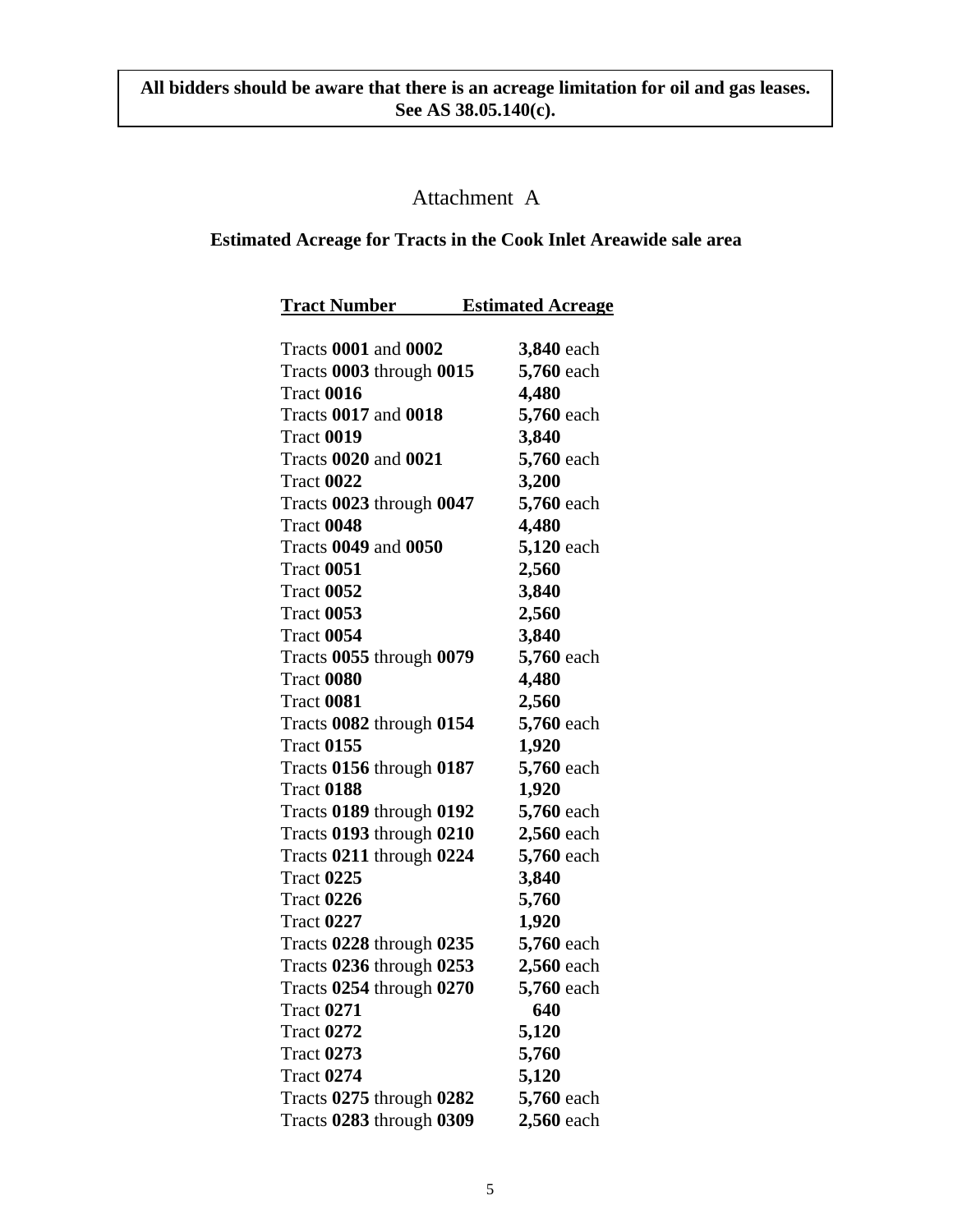| <b>Tract Number</b>                               | <b>Estimated Acreage</b> |
|---------------------------------------------------|--------------------------|
| Tracts 0310 through 0319                          | 5,760 each               |
| <b>Tract 0320</b>                                 | 5,120                    |
| <b>Tract 0321</b>                                 | 4,480                    |
| Tracts 0322 through 0331                          | 3,840 each               |
| <b>Tract 0332</b>                                 | 2,560                    |
| <b>Tract 0333</b>                                 | 3,840                    |
| <b>Tract 0334</b>                                 | 1,920                    |
| Tracts 0335 through 0344                          | 5,760 each               |
| Tracts 0345 through 0380                          | 2,560 each               |
| Tracts 0381 through 0398                          | 5,760 each               |
| Tracts 0399 through 0407                          | 3,840 each               |
| <b>Tract 0408</b>                                 | 4,480                    |
| <b>Tract 0409</b>                                 | 3,840                    |
| Tracts 0410 through 0421                          | 5,760 each               |
| Tracts 0422 through 0430                          | 2,560 each               |
| <b>Tract 0431</b>                                 | 3,200                    |
| Tract 0432                                        | 1,920                    |
| <b>Tract 0433</b>                                 | 1,280                    |
| Tracts 0434 through 0443                          | 2,560 each               |
| Tracts 0444 through 0483                          | 5,760 each               |
| Tracts 0484 through 0501                          | 2,560 each               |
| Tracts 0502 and 0503                              | 5,760 each               |
| <b>Tract 0504</b>                                 | 3,840                    |
| <b>Tract 0505</b>                                 | 4,480                    |
| Tracts 0506 and 0507                              | 5,760 each               |
| <b>Tract 0508</b>                                 | 3,840                    |
| <b>Tract 0509</b>                                 | 5,120                    |
| Tracts 0510 through 0543                          | 5,760 each               |
| Tracts 0544 through 0561                          | 2,560 each               |
| Tracts 0562 through 0598                          | 5,760 each               |
| Tracts 0599 through 0607                          | <b>2,560</b> each        |
| Tracts 0608 through 0643                          | 5,760 each               |
| Tracts 0644 through 0652                          | 2,560 each               |
| Tracts 0653 through 0718                          | 5,760 each               |
| <b>Tract 0719</b>                                 | 3,840                    |
| Tracts 0720 and 0721                              | 5,760 each               |
| Tract 0722                                        | 3,840                    |
| Tracts $0723$ through $0734$<br><b>Tract 0735</b> | 5,760 each               |
| <b>Tract 0736</b>                                 | 3,840                    |
| Tracts 0737 and 0738                              | 2,560<br>5,760 each      |
| Tract 0739                                        | 3,840                    |
| <b>Tract 0740</b>                                 | 5,760                    |
|                                                   | 3,840                    |
| Tract 0741                                        |                          |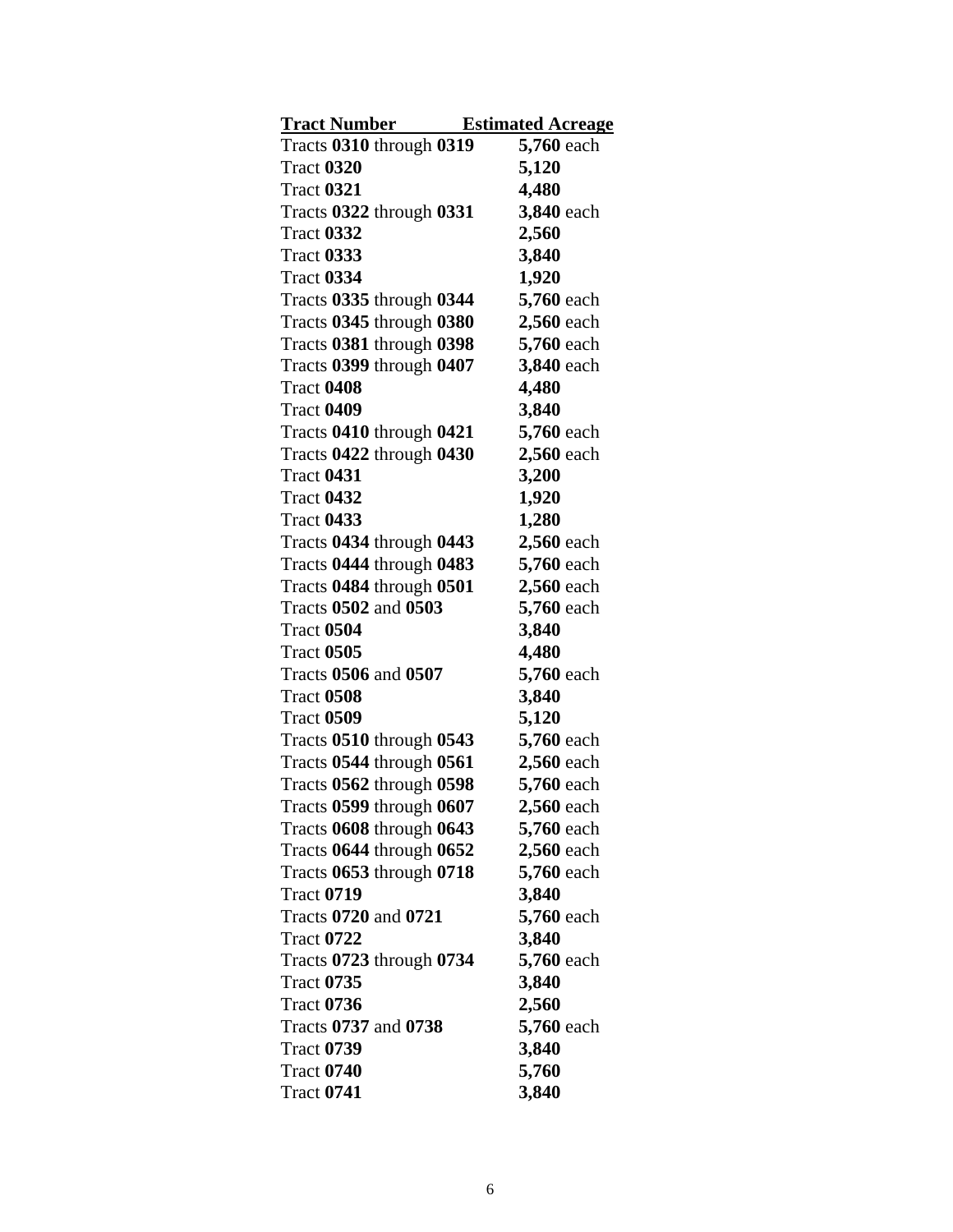| <b>Tract Number</b>      | <b>Estimated Acreage</b> |
|--------------------------|--------------------------|
| Tracts 0742 and 0743     | 5,760 each               |
| <b>Tract 0744</b>        | 3,840                    |
| Tracts 0745 through 0756 | 5,760 each               |
| <b>Tract 0757</b>        | 3,840                    |
| <b>Tract 0758</b>        | 5,760                    |
| <b>Tract 0759</b>        | 3,840                    |
| <b>Tract 0760</b>        | 4,480                    |
| <b>Tract 0761</b>        | 5,760                    |
| <b>Tract 0762</b>        | 2,560                    |
| Tracts 0763 and 0764     | 3,840 each               |
| Tracts 0765 and 0766     | 5,760 each               |
| Tract 0767               | 5,120                    |
| Tracts 0768 through 0782 | 5,760 each               |
| <b>Tract 0783</b>        | 3,840                    |
| <b>Tract 0784</b>        | 3,200                    |
| <b>Tract 0785</b>        | 3,840                    |
| Tracts 0786 through 0806 | 5,760 each               |
| <b>Tract 0807</b>        | 1,920                    |
| <b>Tract 0808</b>        | 3,840                    |
| Tracts 0809 through 0814 | 5,760 each               |
| <b>Tract 0815</b>        | 3,840                    |

**Total 4,046,080 est. acres**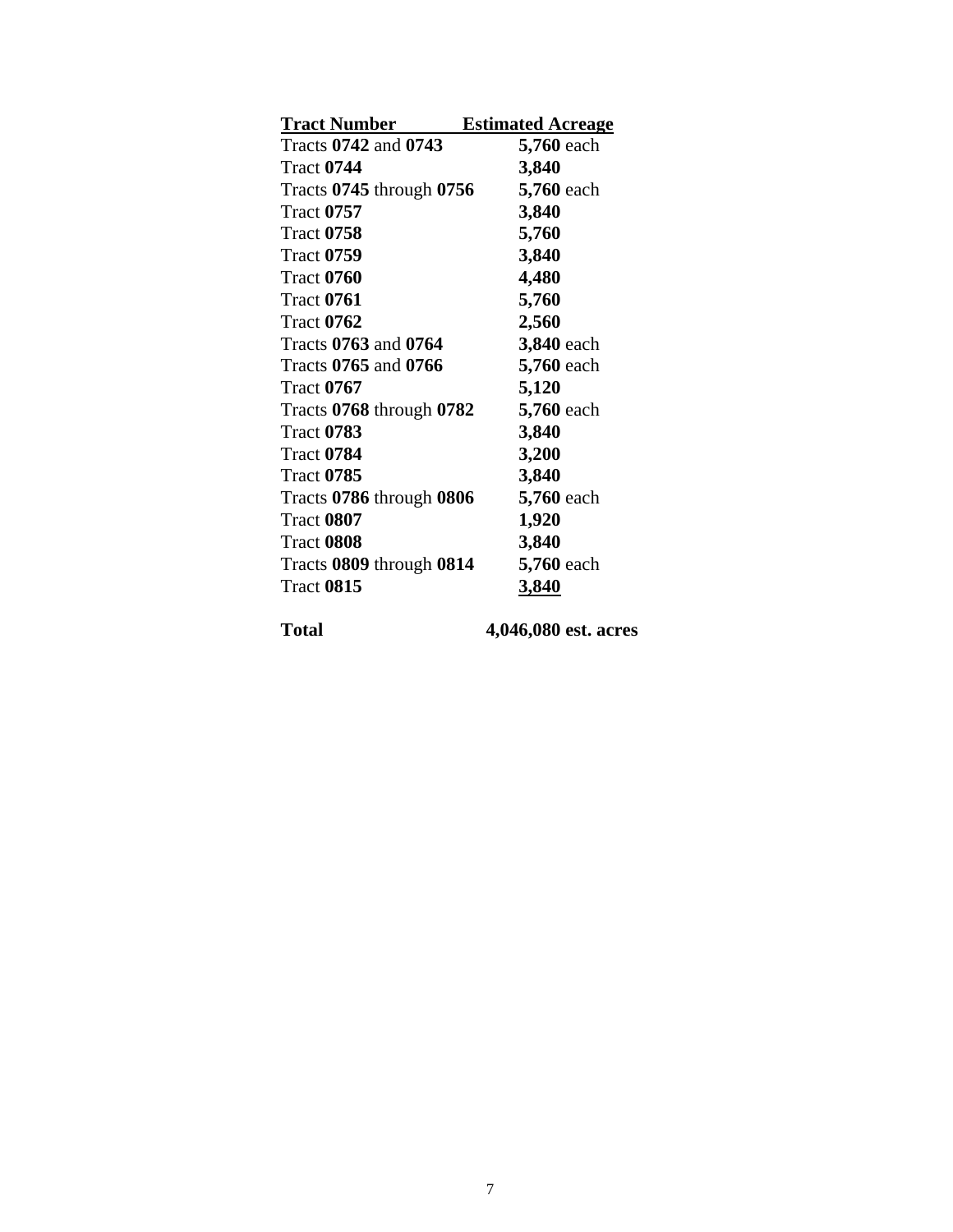# Attachment A

## **Estimated Acreage for Tracts in the North Slope Foothills Areawide sale area**

| <b>Tract Number</b>         | <b>Estimated Acreage</b> |
|-----------------------------|--------------------------|
| Tracts 0001 through 0094    | <b>5,760</b> each        |
| <b>Tract 0095</b>           | 3,200                    |
| <b>Tract 0096 and 0097</b>  | 5,760 each               |
| <b>Tract 0098</b>           | 3,200                    |
| Tracts 0099 through 0314    | 5,760 each               |
| <b>Tracts 0315 and 0316</b> | 3,840 each               |
| Tracts 0317 through 0552    | 5,760 each               |
| <b>Tract 0553</b>           | 1,920                    |
| <b>Tract 0554</b>           | 5,760                    |
| <b>Tract 0555</b>           | 1,920                    |
| Tracts 0556 through 0711    | 5,760 each               |
| <b>Tract 0712</b>           | 2,560                    |
| <b>Tract 0713</b>           | 5,120                    |
| <b>Tract 0714</b>           | 3,200                    |
| Tracts 0715 through 0746    | 5,760 each               |
| <b>Tract 0755</b>           | 5,760                    |
| <b>Tract 0756</b>           | 5,120                    |
| <b>Tract 0757</b>           | 3,840                    |
| Tracts 0758 through 0762    | 5,760 each               |
| <b>Tract 0763</b>           | 5,120                    |
| <b>Tract 0764</b>           | 3,840                    |
| <b>Tract 0765</b>           | 5,760                    |
| Tracts 0766 through 0767    | 3,840 each               |
| <b>Tract 0768</b>           | 2,560                    |
| Tracts 0769 through 0780    | 5,760 each               |
| <b>Tract 0781</b>           | 4,480                    |
| Tracts 0782 through 0797    | 5,760 each               |
| <b>Tracts 0798 and 0799</b> | 5,120 each               |
| <b>Tract 0800</b>           | 5,760                    |
| Tracts 0801 and 0802        | 3,840 each               |
| Tracts 0803 through 0823    | 5,760 each               |
| <b>Tract 0824</b>           | 5,120                    |
| <b>Tracts 0825 and 0826</b> | 5,760 each               |
| <b>Tract 0827</b>           | 5,120                    |
| Tracts 0828 through 0831    | 5,760 each               |
| <b>Tract 0832</b>           | 3,200                    |
| <b>Tract 0833</b>           | 5,760                    |
| Tract 0834 through 0836     | 5,120 each               |
| <b>Tract 0837</b>           | 3,200                    |
| <u>Tract Number</u>         | <b>Estimated Acreage</b> |